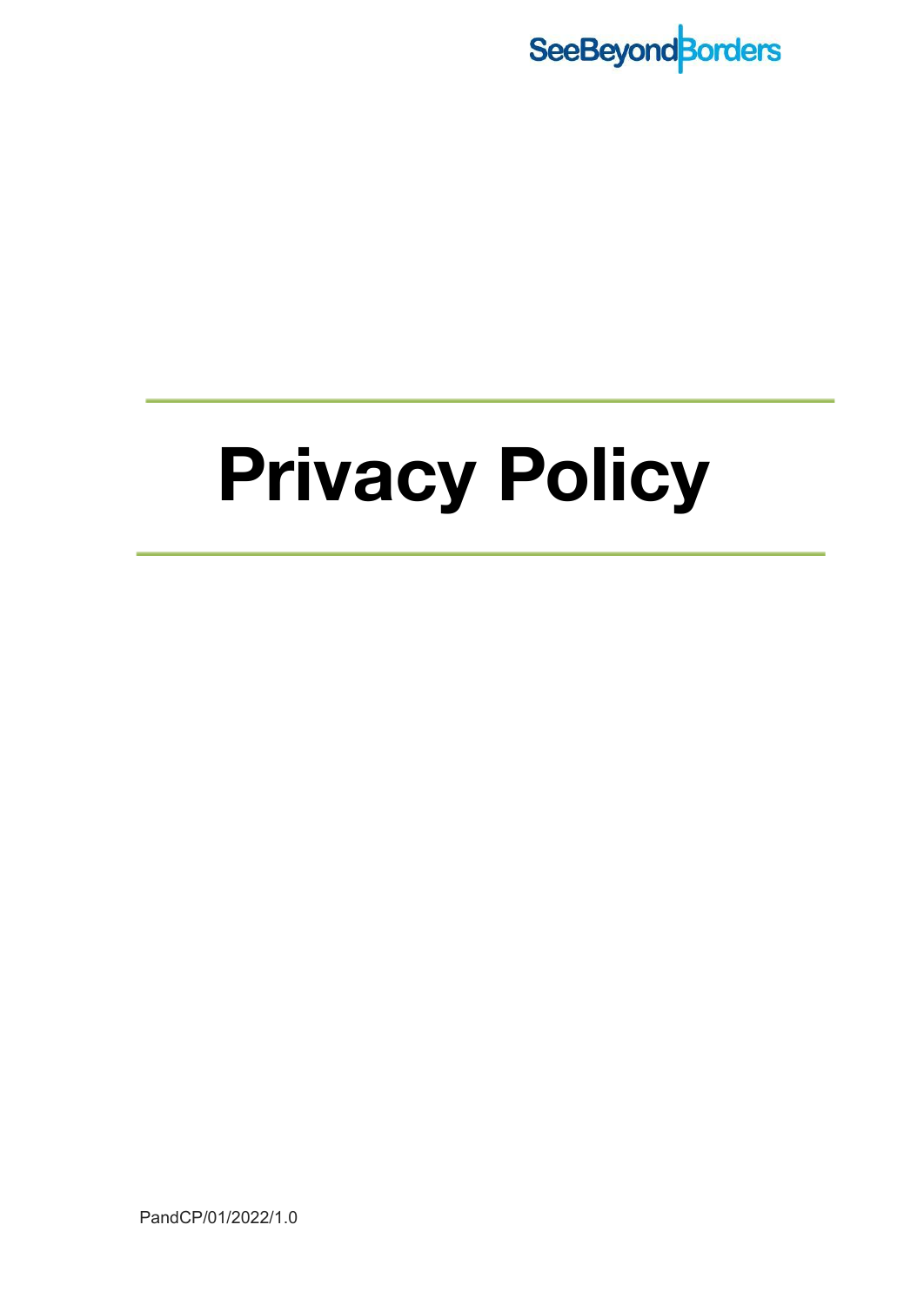

#### **Summary**

SeeBeyondBorders is committed to respecting your privacy and we will treat personal information you share with us with utmost care. We hold just the personal information about you that allows us to carry out the services we provide to you. Primarily, we will use personal information such as your name and address and contact details, to provide you with information about what work we are doing, update you about fundraising activities, and process donations or payments where we have a lawful basis to do so (see 'Uses Made of the Information' for further details).

If you are an employee or are coming with us to Cambodia on a programme, we may have other relevant information that we have asked for and you have given us.

We commit to treating your personal data in a way that we would expect our own personal data to be treated. You have the right to ask us not to use personal information about you to send you marketing materials, at any time by contacting [info@seebeyondborders.org](mailto:info@seebeyondborders.org).

Thank you for your support of SeeBeyondBorders. Please see the full policy document below for comprehensive details about the collection, processing and protection of your personal data. If you have any questions, please do not hesitate to contact us and ask.

Please see [www.seebeyondborders.org](http://www.seebeyondborders.org) for details about getting in touch.

#### **Policy**

SeeBeyondBorders is committed to protecting and respecting your privacy and details are set out in this Privacy Policy ("the Policy"). SeeBeyondBorders is an organisation that aims to improve the quality of teaching and learning in Cambodian primary schools.

In this Policy, whenever you see the words 'We', 'Us' or 'Our', it refers to all SeeBeyondBorders entities, i.e. SeeBeyondBorders Australia (and SeeBeyondBorders Cambodia as a branch of SeeBeyondBorders Australia), SeeBeyondBorders UK and SeeBeyondBorders Ireland.

This Policy sets out the basis on which any personal data We collect from you, or that you provide to Us, will be processed by Us. Please read the following carefully to understand Our views and practices regarding your personal data and how We will treat it.

The lawful bases upon which we process your data are:

- Your consent (which you are entitled to withdraw at any time)
- Performance of a contract between you and us
- Legitimate interests of SeeBeyondBorders this means where we have an interest in processing your information to carry out our business where this does not interfere with your rights.

For the purpose of the Data Protection Act 1998 (the **UK Act**) and the *General Data [Protection](https://uk.practicallaw.thomsonreuters.com/PLCCoreDocument/ViewDocument.html?navId=AACF20BB9BED7DE45F3549371482B6BD&comp=pluk&DocumentGuid=Ie887bae554de11e698dc8b09b4f043e0&ViewType=FullText&HasDraftingNotes=False&ResearchReportViewMode=False&SessionScopeIsValid=True&IsCourtWireDocument=False&IsSuperPrivateDocument=False&IsPrivateDocument=False&ClientMatter=Cobalt.Website.Platform.Web.UserData.ClientMatter&AuthenticationStrength=5&IsMedLitStubDocument=False&IsOutOfPlanDocumentViewClicked=False&TransitionType=Default&ContextData=(sc.Default)&BillingContextData=(sc.Default)) Regulation [\(Regulation](https://uk.practicallaw.thomsonreuters.com/PLCCoreDocument/ViewDocument.html?navId=AACF20BB9BED7DE45F3549371482B6BD&comp=pluk&DocumentGuid=Ie887bae554de11e698dc8b09b4f043e0&ViewType=FullText&HasDraftingNotes=False&ResearchReportViewMode=False&SessionScopeIsValid=True&IsCourtWireDocument=False&IsSuperPrivateDocument=False&IsPrivateDocument=False&ClientMatter=Cobalt.Website.Platform.Web.UserData.ClientMatter&AuthenticationStrength=5&IsMedLitStubDocument=False&IsOutOfPlanDocumentViewClicked=False&TransitionType=Default&ContextData=(sc.Default)&BillingContextData=(sc.Default)) (EU) 2016/679)* (GDPR) which came into force in May 2018, the data controller is SeeBeyondBorders UK (charity number 1146044 and company number 07912198) whose registered office is at 31 Sistova Road, London, SW12 9QR.

For the purpose of the Australian Privacy Act 1988 (the **Privacy Act**) the data controller is SeeBeyondBorders Australia (ABN13 159193638) whose registered office is at Suite 106, 1-3 Gurrigal Street, Mosman, NSW, 2088.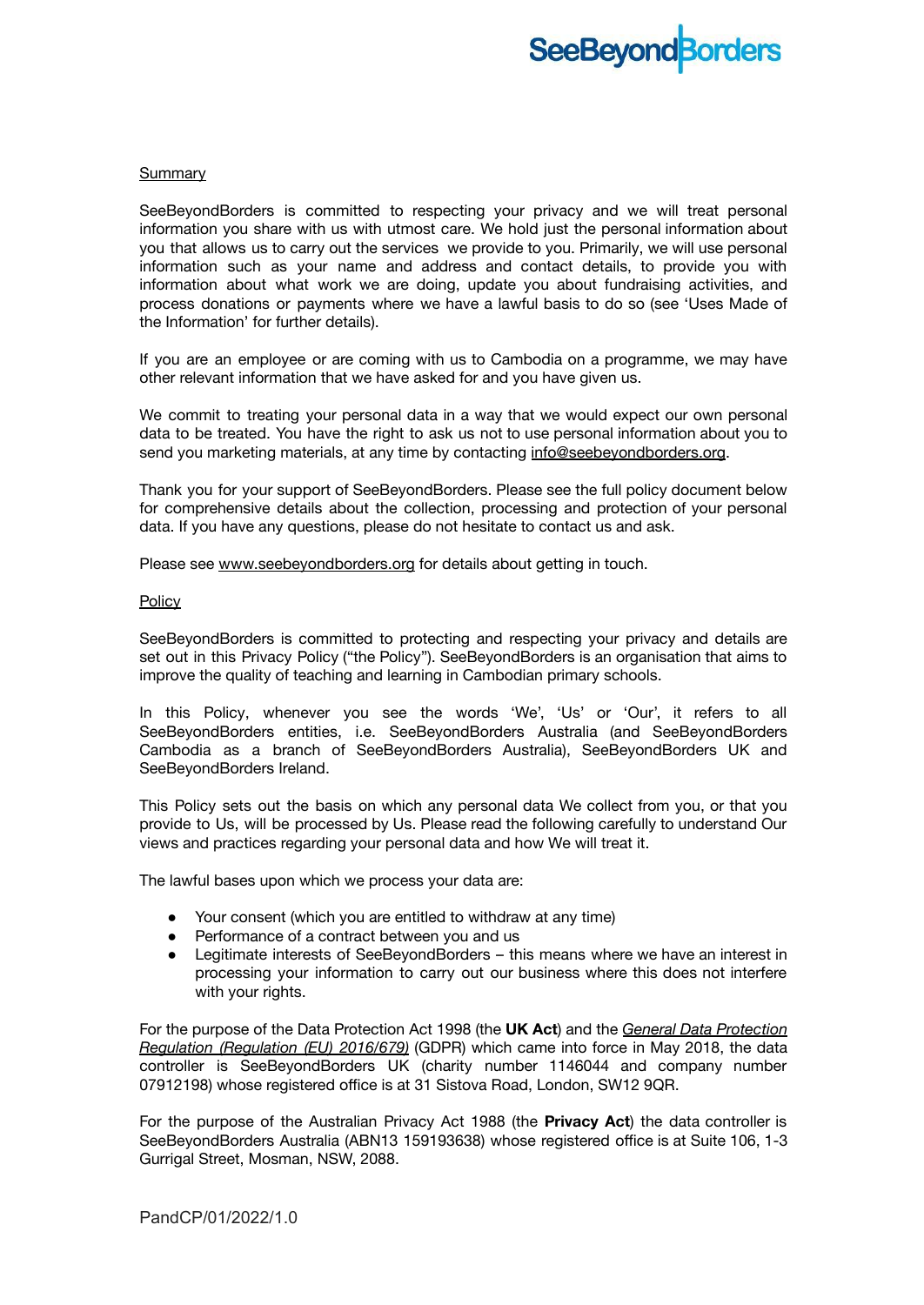

For the purpose of the Irish Data Protection Act 2018 (the **Irish Act**) the data controller is SeeBeyondBorders Ireland (company number 666381) whose registered office is at 31 Woodlands, Portmarnock, County Dublin, D13YN34.

#### **INFORMATION WE COLLECT FROM YOU**

We will collect and process the following data about you:

**Information you give Us.** This is information about you that you give Us by filling in forms on Our site [www.seebeyondborders.org](http://www.seebeyondborders.org) ('**Our site'**) or by corresponding with Us by phone, e-mail or otherwise. It includes information you provide when you contact Us through Our site, subscribe to Our newsletter, make a donation, participate in volunteer or project visit events and when you report a problem with Our site.

The information you give Us may include your name, address, e-mail address and phone number, postal address, financial and credit card information, and tax status.

If you are an employee or a volunteer visiting Cambodia, the information you give Us may also include sensitive information including criminal record history or health information (such as any health conditions you suffer from, health care records, medical history, medical/health treatment you are seeking, health insurance fund memberships) but only when you voluntarily give it to Us.

The collection of this personal information is required to enable Us to provide the services to you and to ensure the quality of service provision. Individuals do not have to supply Us with their personal or sensitive information, however, if you choose not to do so We may be unable to provide the services required or sought.

**Information We collect about you.** With regard to each of your visits to Our site We may automatically collect the following information:

● Information about your visit, including the full Uniform Resource Locators (URL), clickstream to, through and from Our site (including date and time), number of times you have visited Our site, where you were when you accessed Our site, length of visits to certain pages, and page interaction information (such as scrolling, clicks, and mouse-overs).

We will only collect personal information that is reasonably necessary to enhance your use of the Website and to enable us to provide the services on the Website.

**Information We receive from other sources.** This is information We receive about you from third parties who We are working closely with (including, for example, business partners, sub-contractors in technical, payment and delivery services, advertising networks, analytics providers, search information providers, and in exceptional and relevant circumstances, credit reference and security vetting agencies). We will only receive information from third parties when you have indicated that you wish to support SeeBeyondBorders and with your consent (for example from a donation site, such as JustGiving, VirginMoneyGiving, Global Giving, The Big Give, iDonate, Benojo or Benevity, or a payment services provider such as Stripe or PayPal). It is your responsibility to check the third party's Privacy Policy when you provide your information to understand fully how they will process your data. This data can include information such as your name, postal address, email address, phone number, your geographic location (for mobile devices), credit/debit card details and tax status.

Depending on your settings or the privacy policies for social media and messaging services like Facebook, WhatsApp or Twitter, you might give Us permission to access information from those accounts or services.

We will always:

- Ensure information is relevant to the purpose of collection
- Ensure the information is collected in a fair way, without unreasonable intrusion
- Keep information as up to date and complete as possible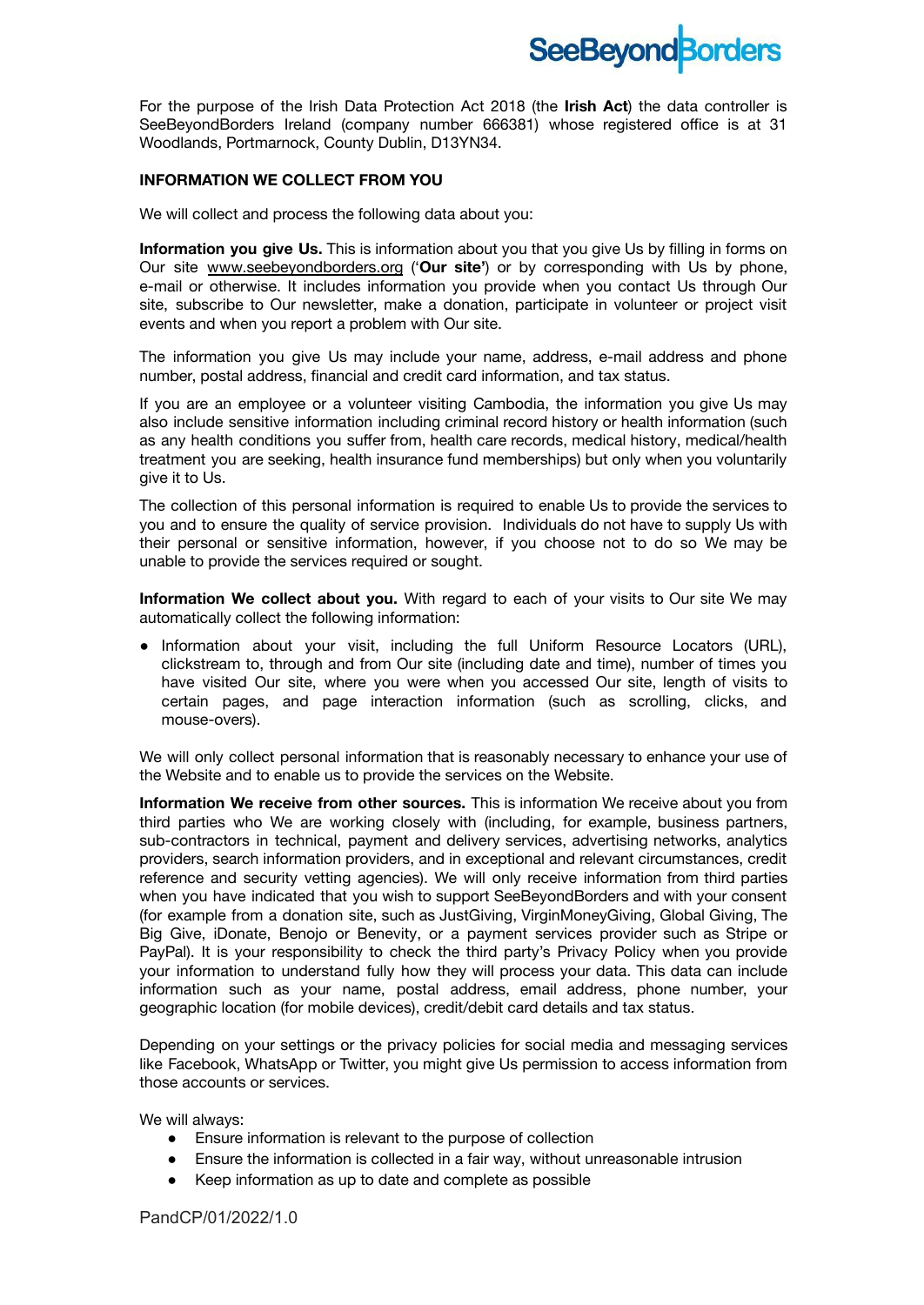# SeeBeyond Borders

PandCP/01/2022/1.0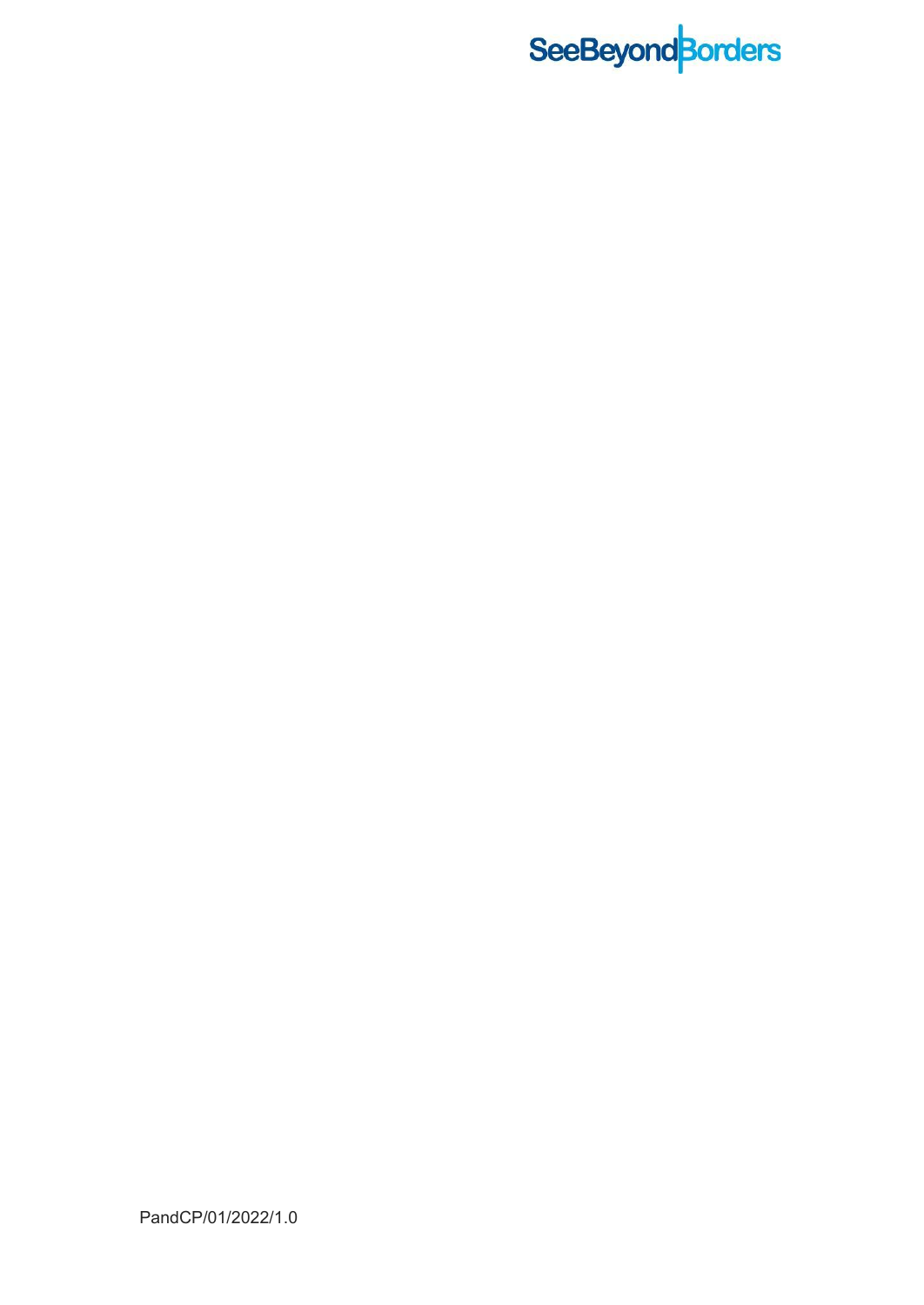

#### **USES MADE OF THE INFORMATION**

We use information held about you in the following ways:

**Information you give to Us.** We process your information in the following ways:

- to carry out Our obligations arising from any contracts entered into between you and Us, to process your donations, for Our internal administrative purposes, and where We need to take steps to protect Our network security or risk of fraud;
- if you have agreed to it, to provide you with information about other activities We implement that are similar to those that you have already supported or enquired about;
- to provide you with information about any of Our activities that We feel may interest you, for marketing and fundraising purposes. If you are in the UK or the EU We will only contact you by electronic means (e-mail or SMS) if you have consented to this, as per the GDPR. If you do not want Us to use your data in this way, please let Us know by emailing [info@seebeyondborders.org.](mailto:info@seebeyondborders.org)
- to help identify you
- to support Our marketing and information services
- to fulfil your requests such as applications for donations, competition entries, participation in campaigns and provision of information
- to process sales transactions, donations, or other payments and verify financial transactions
- to identify visitors and contributors
- to provide a personalised service to you when you visit Our websites this could include customising the content and/or layout of Our pages for individual users
- to record any contact We have with you
- to prevent or detect fraud or abuses of Our websites and enable third parties to carry out technical, logistical or other functions on Our behalf
- to carry out research on the demographics, interests and behaviour of Our users and supporters to help Us gain a better understanding of them and to enable Us to improve Our service. This research may be carried out internally by Our employees or We may ask another company to do this work for Us
- to carry out credit rating checks, which would only occur in exceptional and relevant circumstances
- to communicate with Our supporters and donors
- to enable Us to comply with employee/employer legislation
- to comply with tax legislation in various jurisdictions.

**Information We receive from other sources.** We will combine this information with information you give to Us and information We collect about you. We will use this information and the combined information for the purposes set out above given particular circumstances.

# **DISCLOSURE OF YOUR INFORMATION**

We may share your information with others in certain circumstances, which would include the following:

- Any SeeBeyondBorders entity which may include Our Australian, UK, Irish and/or Cambodian operations.
- We may not always have the necessary resources and therefore We may use an email service provider (e.g. Mailchimp). In these cases We need to provide them with your name and email address.
- If We are legally required to do so, which would include requests from government bodies and law enforcement agencies
- If We are taking action to protect Our intellectual property or in cases of fraud being suspected
- Credit reference agencies for the purpose of assessing your credit score where this is a condition of Us entering into a contract with you which we would see as only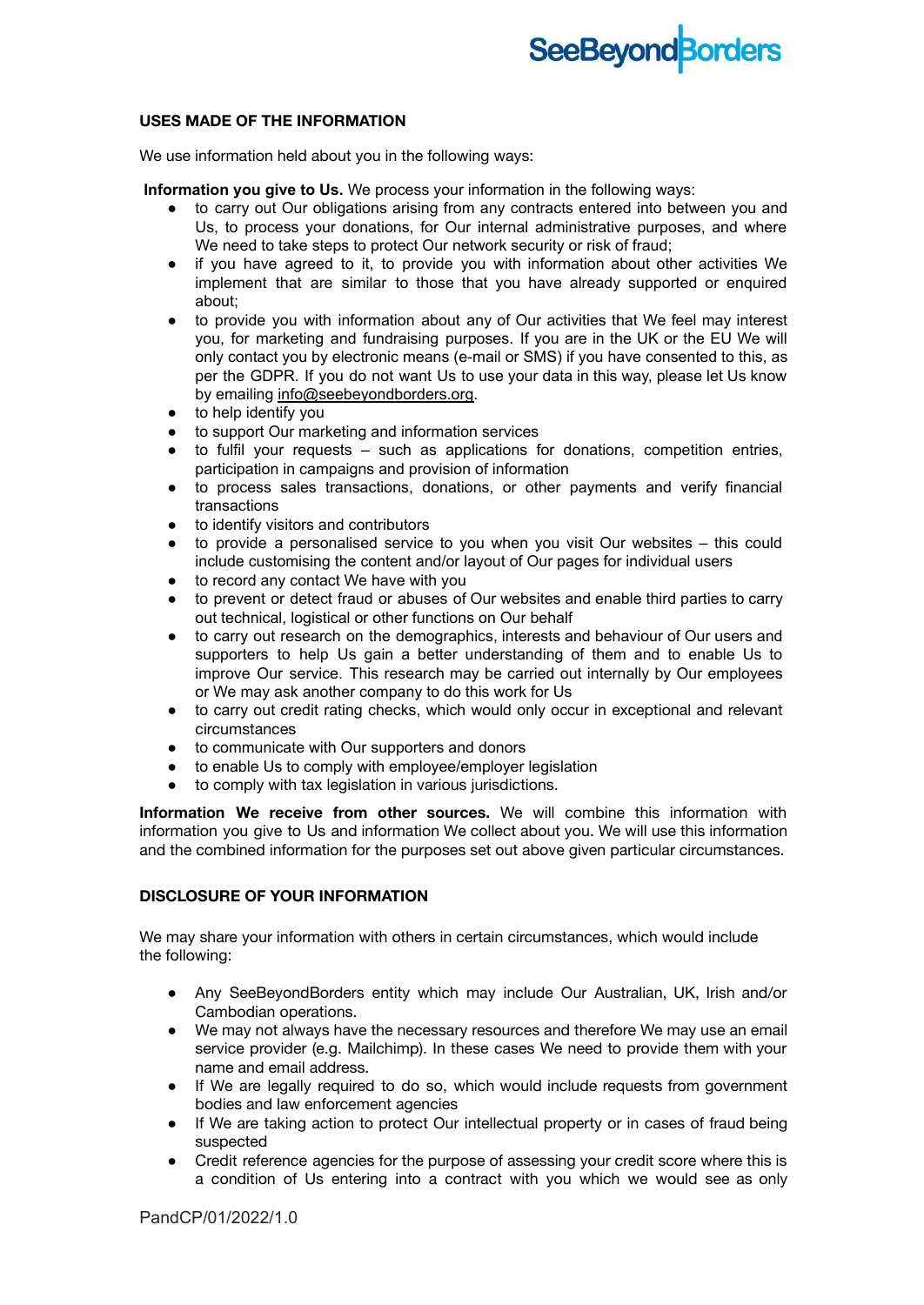

occurring in exceptional and relevant circumstances which you would be fully aware of at the time.

Vetting reference agencies for the purpose of assessing your criminal background where this is a condition of Us entering into a contract with you

For the avoidance of doubt, We never provide any third parties with your personal data for their own marketing purposes.

SeeBeyondBorders will honour the confidentiality of programme participants, staff, volunteers, sponsors, donors and supporters. We agree to consider information pertaining to social and medical conditions, family situations, and other facts of a highly sensitive nature as confidential. Such information will not be disclosed to any person who is not authorised to have access to this information without the specific permission of the individual concerned or where the disclosure is authorised by law.

#### **WHERE WE STORE YOUR PERSONAL DATA**

The data that We collect from you will sometimes be processed at a destination outside the European Economic Area ("EEA") and outside Australia, due to cloud-based servers being located across the world. It will also be processed by staff who work for Us in the UK, Ireland, Australia or Cambodia. This includes staff engaged in, among other things, the processing of your donation(s), management of events, marketing campaigns and the provision of support services. All staff have signed our Code of Conduct in which they agree to abide by all SeeBeyondBorders Policies, which includes the confidentiality of personal data. By submitting your personal data, you agree to this transfer, storing or processing. SeeBeyondBorders will take all steps reasonably necessary to ensure that appropriate safeguards are in place so that your data is treated securely and in accordance with this Policy and the relevant legislation. Our appropriate safeguards include Standard Contractual Clauses in place between each SeeBeyondBorders entity to protect international transfers of personal data, and a data protection declaration of understanding signed by individual staff members.

For complete transparency, We have provided a list of IT tools that We use and where the servers for these tools are located<sup>1</sup>:

- Salesforce: All information you provide to Us is stored on Our secure Customer Relationship Management database, Salesforce, and your data is stored on Salesforce servers in Japan. Your personal data is protected through Standard Contractual Clauses in Our agreement with Salesforce.
- Mailchimp: We use Mailchimp for Our email marketing campaigns, and as such your name and email address is stored on Mailchimp servers which are located in the US<sup>2</sup>. Mailchimp contractually commits to transfer and process all user data in compliance with the Standard Contractual Clauses which are outlined in the Data Processing Addendum that we have accepted.
- Xero: All financial transactions are recorded in our secure financial database, Xero, which uses a top tier, third party data hosting provider (Amazon Web Services) with servers located in the US to host online services. Data security is their top priority and they constantly monitor the privacy regulatory and legislative landscape to adhere to evolving requirements. Any payment transactions will be encrypted using SSL technology.
- Google Drive: Occasionally, your personal data is stored on Our secure servers on Google Drive. Google stores this data on its servers in the USA.
- Civica Involve Ltd: We use Civica to store and analyse programme data for

<sup>&</sup>lt;sup>1</sup> Information correct in January 2021. These third parties may change the data storage location at any time but all privacy controls will remain in place. SeeBeyondBorders cannot be held responsible for changes made by the third parties listed above.

 $2$  For UK and EEA based individuals, your data is only stored on Mailchimp if you have given consent for us to hold this data.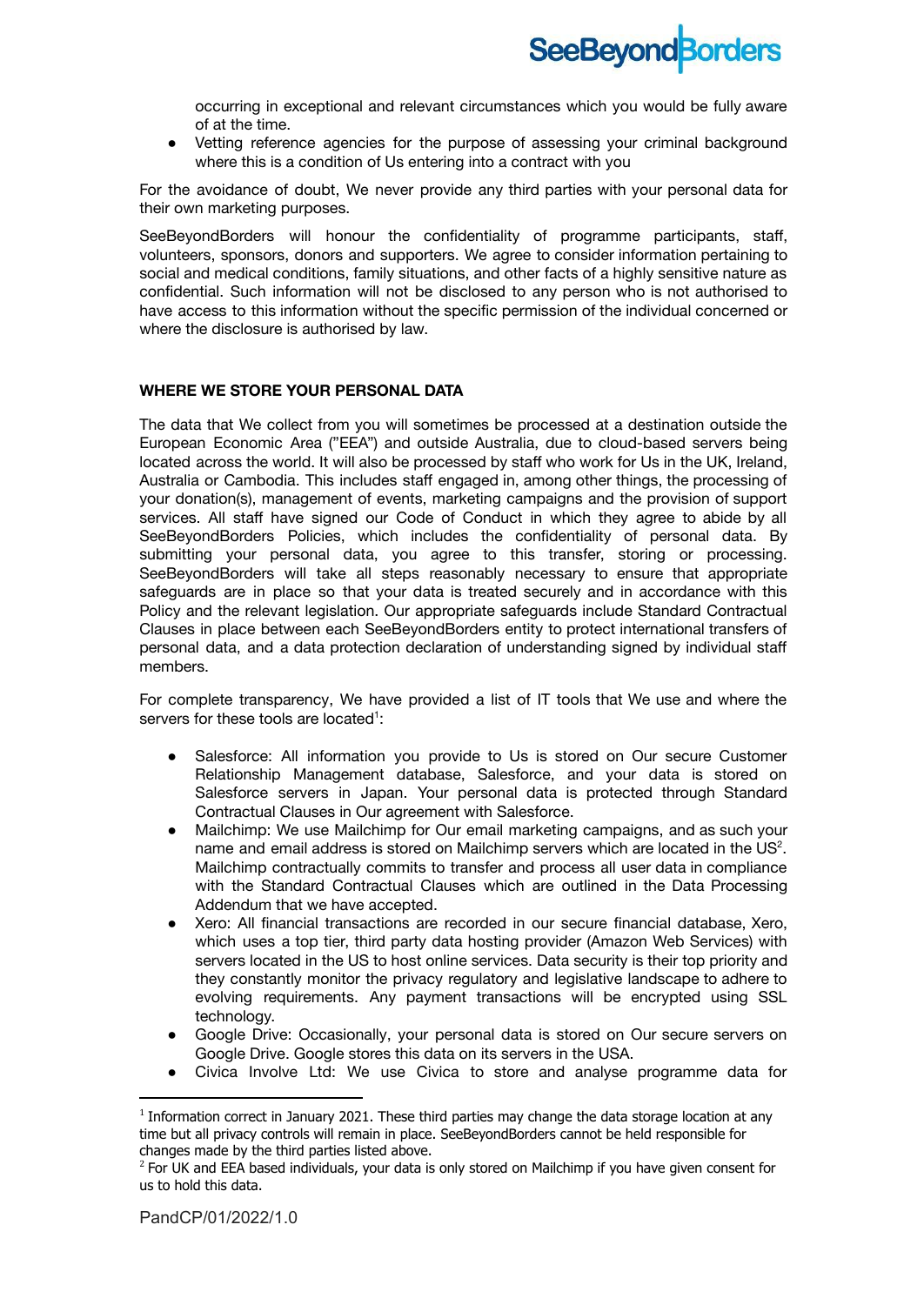

monitoring and evaluation purposes. This is a data platform with end-to-end encryption and full compliance with GDPR and the Australian Privacy Act. Civica stores data on its servers in Australia.

Unfortunately, the transmission of information via the Internet is not completely secure. Although We will do Our best to protect your personal data, We cannot guarantee the security of your data transmitted to Our site; any transmission is at your own risk. Once We have received your information, We will use strict procedures and security features to try to prevent unauthorised access and we will only use third parties that have appropriate safeguards in place

Please contact us immediately if you become aware of or have reason to believe there has been any unauthorised use of your personal information.

#### **HOW LONG WE KEEP YOUR PERSONAL DATA**

We do not keep data for longer than is necessary for the purpose it has been collected and used. To ensure this is the case, We review your information regularly to determine whether it remains relevant and seek to update it if it is not. The criteria We use for determining whether it is necessary to retain your information includes whether you:

- have advised that you do not want to be included in marketing activities
- continue to be a donor
- continue to be an employee
- your involvement with SeeBeyondBorders continues or has ceased

Where information is no longer relevant, or if you ask Us to do so, We may delete your information We hold.

If We become aware of someone showing signs of vulnerability, either by being informed or if We suspect it to be the case, We may delete that person's information and no longer include them in any fund raising activity.

We are required to retain certain information for accounting, audit and tax purposes; such information will be retained for as long as legislation requires.

#### **COOKIES**

Our website uses cookies to distinguish you from other users of Our website. This helps Us to provide you with a good experience when you browse Our website and also allows Us to improve Our site. For detailed information on the cookies We use and the purposes for which We use them please see Our Cookies Policy, which is appended to this Policy.

#### **YOUR RIGHTS**

You have the right to ask Us not to process your personal data for marketing purposes. We will usually inform you (before collecting your data) if We intend to use your data for such purposes or if We intend to disclose your information to any third party for such purposes. You can exercise your right to prevent such processing by checking certain boxes on the forms We use to collect your data. You can also exercise the right at any time by contacting Us at [info@seebeyondborders.org.](mailto:info@seebeyondborders.org)

Our site may, from time to time, contain links to and from the websites of Our partners, sponsors and supporters. If you follow a link to any of these websites, please note that these websites have their own privacy policies and that We do not accept any responsibility or liability for these policies. Please check these policies before you submit any personal data to these websites.

You have several rights under GDPR and other relevant law regarding your data, including rights relating to:

PandCP/01/2022/1.0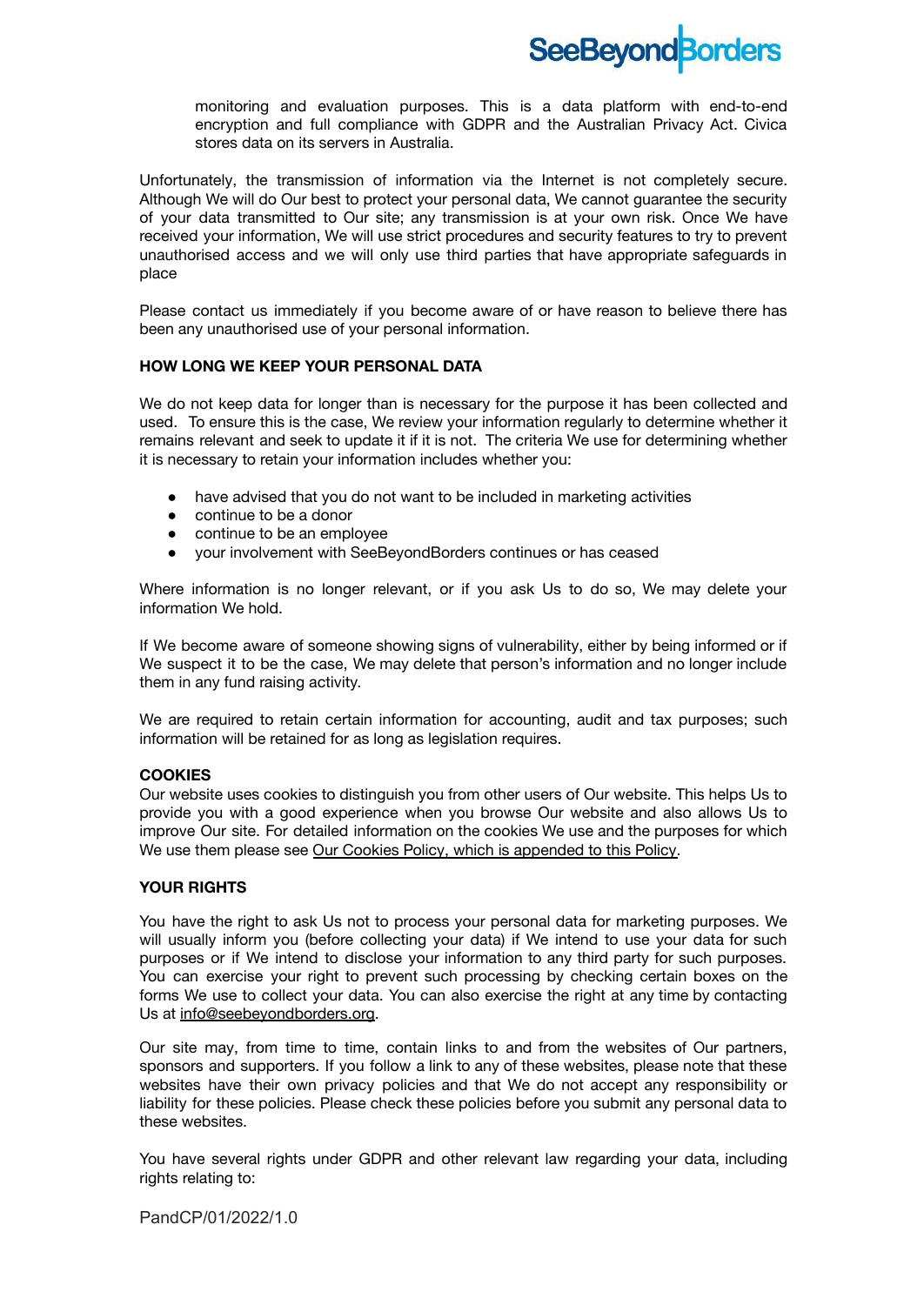

- request access to, deletion of or correction of, your personal data
- request your personal data be transferred to another person
- complain to Us or escalate this complaint to a supervisory authority

Any subject access requests or data transfer requests can be made in writing to [info@seebeyondborders.org](mailto:info@seebeyondborders.org) and We will respond within 5 working days.

#### **MANDATORY DATA BREACH NOTIFICATIONS**

Since 22 February 2018, the Privacy Act in Australia has required Us to notify you and the Australian Information Commissioner if we suspect that a data breach (relating to Your personal and / or sensitive information) has occurred and there is real risk of serious harm to you as a result of the breach.

In the UK and Ireland, the General Data Protection Regulations that came into force on 25<sup>th</sup> May 2018 require Us to notify you and the Information Commissioner's Office (UK) or the Data Protection Commission (Ireland) within 72 hours of a data breach occurring if the breach is likely to result in a high risk to your rights and freedoms.

#### **CHANGES TO OUR PRIVACY POLICY**

Any changes We make to Our Policy in the future will be posted on this web-page. Please check back frequently to see any updates or changes to Our privacy Policy.

#### **MAKING A COMPLAINT**

If you have any concerns about how We manage your personal information, you may write to any of the addresses above or email to our Privacy Officer at info@seebeyondborders.org. We will reasonably endeavour to provide a response within 30 days of receipt of your complaint.

If you are not satisfied with Our response, and you are in Australia, you may lodge a complaint with the Office of the Australian Information Commissioner (**OAIC**) by writing to the OAIC at GPO Box 5218, Sydney NSW 2001. For further information about the OAIC, please visit [www.oaic.gov.au](http://www.oaic.gov.au).

If you are not satisfied with Our response, and you are in the UK, you may lodge a complaint with The Information Commissioner's Office (**ICO**) by telephoning their helpline on 0303 123 1113. For further information about the ICO, please visit [https://ico.org.uk.](https://ico.org.uk)

If you are not satisfied with Our response, and you are in Ireland, you may lodge a complaint with the Data Protection Commission through their online form available here: https://forms.dataprotection.ie/contact.

#### **CONTACT**

Questions, comments and requests regarding this Policy are welcomed and should be addressed to [info@seebeyondborders.org.](mailto:info@seebeyondborders.org)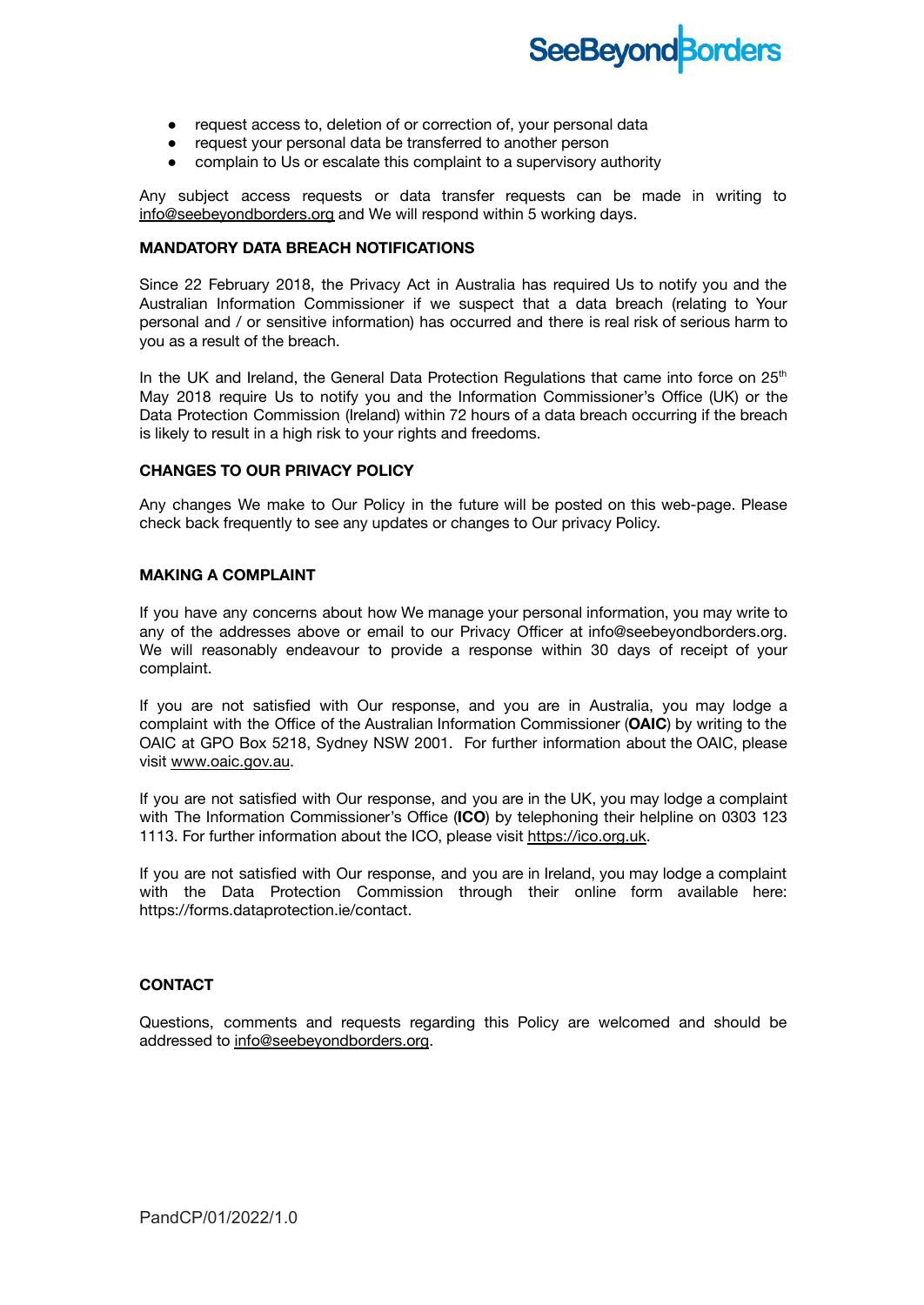

#### **POLICY MANAGEMENT**

This Policy has been approved by the Australian Board and the Trustees of SeeBeyondBorders' other entities as noted below.

Amendments and or developments will be recommended to the Board from time to time as deemed appropriate by senior management. Formal reviews are recommended within three years from the anniversary date of approval by the Board. Recommendations for minor changes can be approved by the CEO before the Board review every three years, and recommendations for changes to the background or policy in practice can be approved by the relevant Sub-Committee

| Doc ref                    | Doc type         | Approved by<br>Australian<br><b>Board Date</b> | Minute ref. | Approved by<br><b>UK Trustees</b><br>Date | Minute<br>ref | Approved<br>by Irish<br><b>Board Date</b> | Minute ref |
|----------------------------|------------------|------------------------------------------------|-------------|-------------------------------------------|---------------|-------------------------------------------|------------|
|                            | Policy<br>Review | Board<br>21 Feb 2017                           |             |                                           |               | N/A                                       | N/A        |
| 5350007<br>13/v1           | Policy<br>Review | Board<br>27 Mar 2018                           | 10          | 24 Apr 2018                               |               |                                           |            |
| PandCP/0<br>1/2022/1<br>.0 | Policy<br>Update | Board Jan<br>2022                              | 5           |                                           |               |                                           |            |
|                            |                  |                                                |             |                                           |               |                                           |            |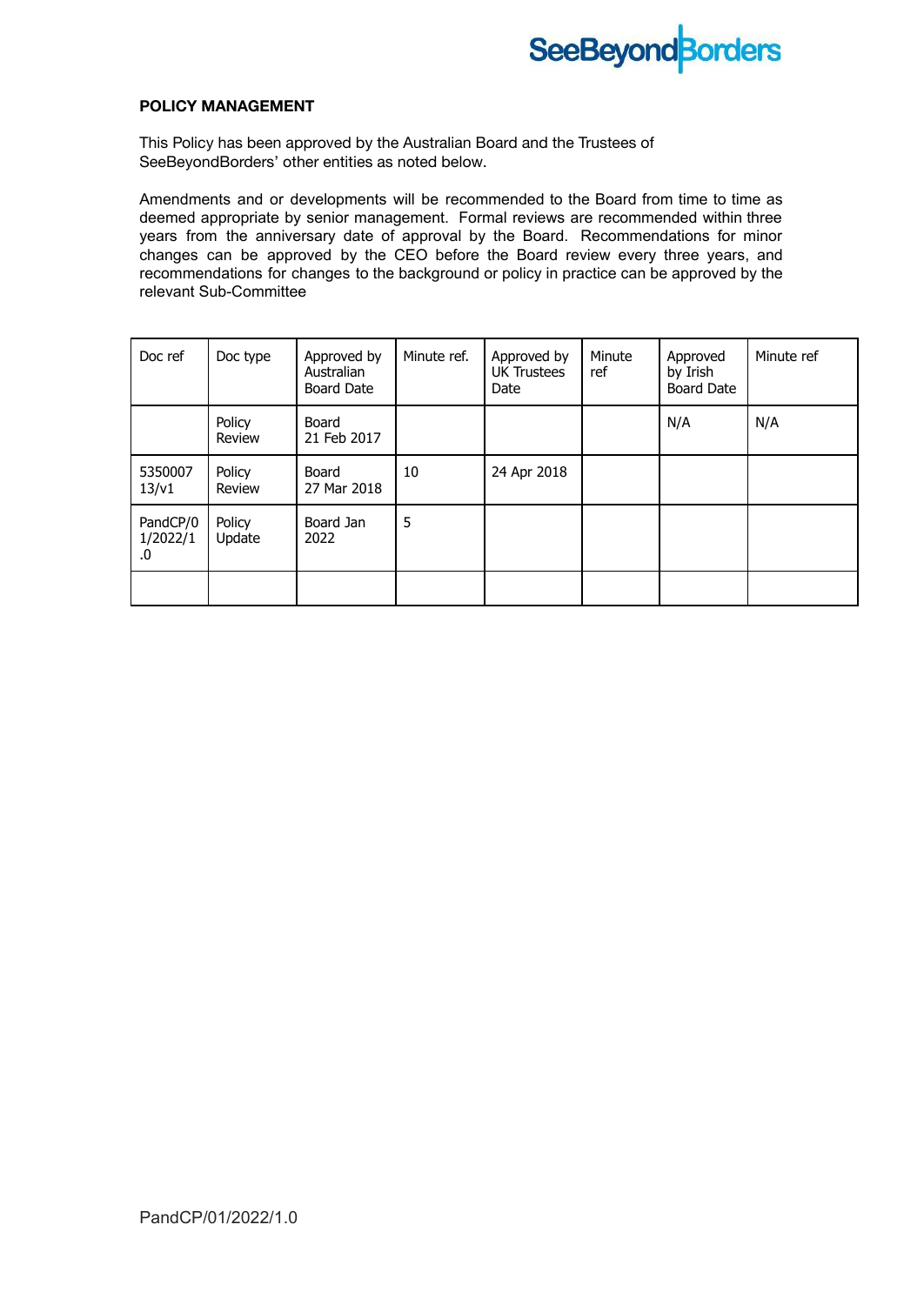

# **Appendix 1 – Cookies Policy**

The SeeBeyondBorders' entities referred to in the first page of this of the Privacy Policy ("Us", "We", or "Our") uses cookies on Our website (www.seebeyondborders.org) (the "Service"). By using the Service, you consent to the use of cookies.

Our Cookies Policy explains what cookies are, how We use cookies, how third-parties We may partner with may use cookies on the Service, your choices regarding cookies and further information about cookies.

### **What are cookies?**

Cookies are text files placed on your computer to monitor how you use Our website. We use them to improve Our website and to help provide you with a good experience. The type of information We collect may include your internet service provider's name and details about the pages you accessed. None of the cookies used on Our website collect personally identifiable information about you.

We may, at one time or another, use three different types of cookies on Our website:

- Session cookies that are deleted after each visit
- Persistent cookies that remain in place across multiple visits to Our sites
- Third party cookies that are used by Our approved business partners.

# **How SeeBeyondBorders uses cookies**

When you use and access the Service, We may place a number of cookies files in your web browser. When you access Our website, We will ask you whether you want to accept Cookies or not.

We use cookies for the following purposes: to enable certain functions of the Service, to provide analytics, and to store your preferences.

We may also use:

- Big data analytics This cookie enables Us to access all web traffic to help Us improve your browsing experience on Our site.
- Big data conversion code Our website may use conversion code tracking to establish whether an advertisement has driven an enquiry.
- Data capture The enquiry forms within Our website capture a user's data prior to form submission. This is so We can further improve the user journey and also perform a customer service call (if needed) to ensure the user had obtained all of the information required from Our website.